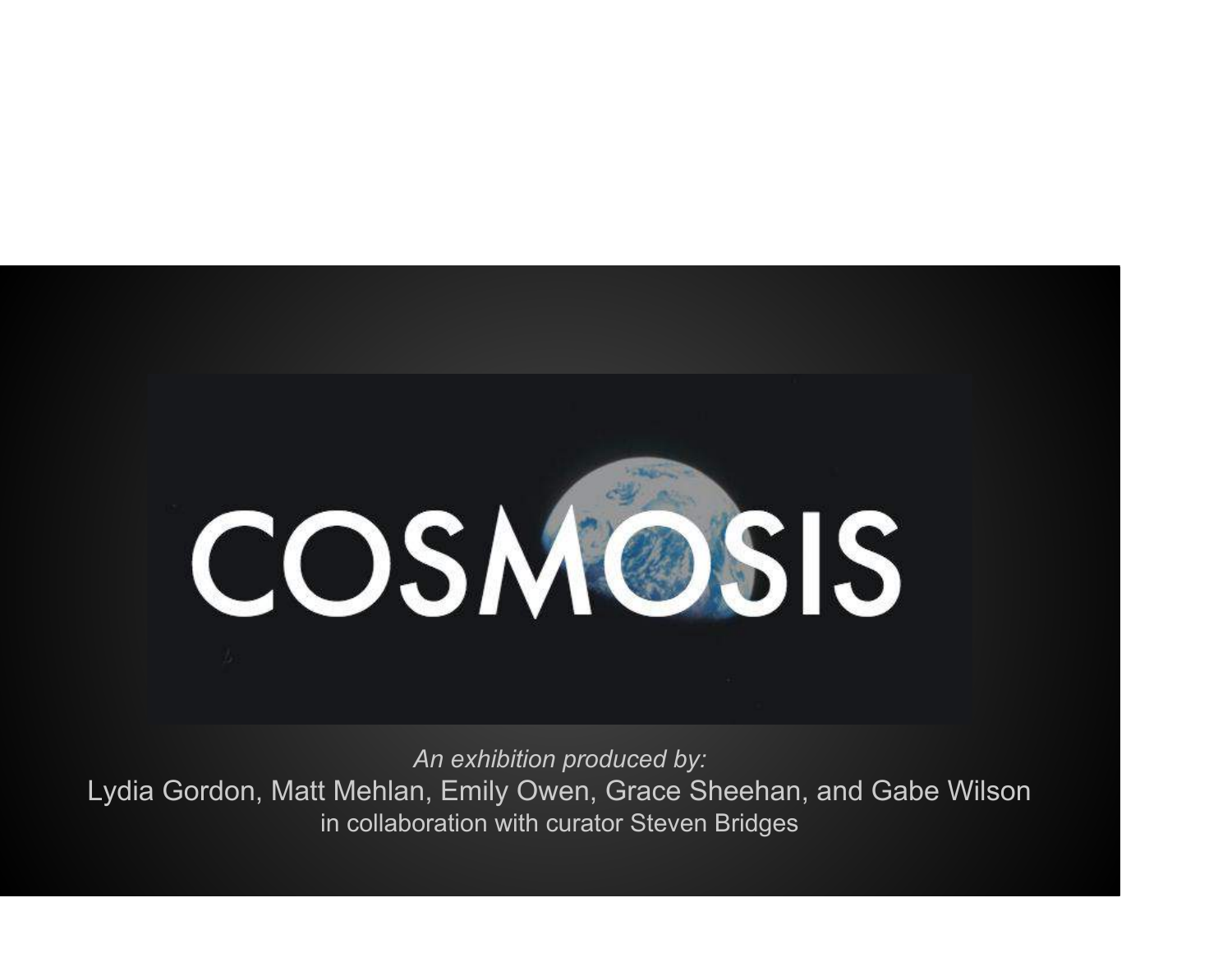#### **COSMOSIS**



Jefferson Pinder; Funknik; found materials, speakers, and electrical components, 2013. Courtesy of the artist.

Hyde Park Art Center | May 3 - August 23, 2015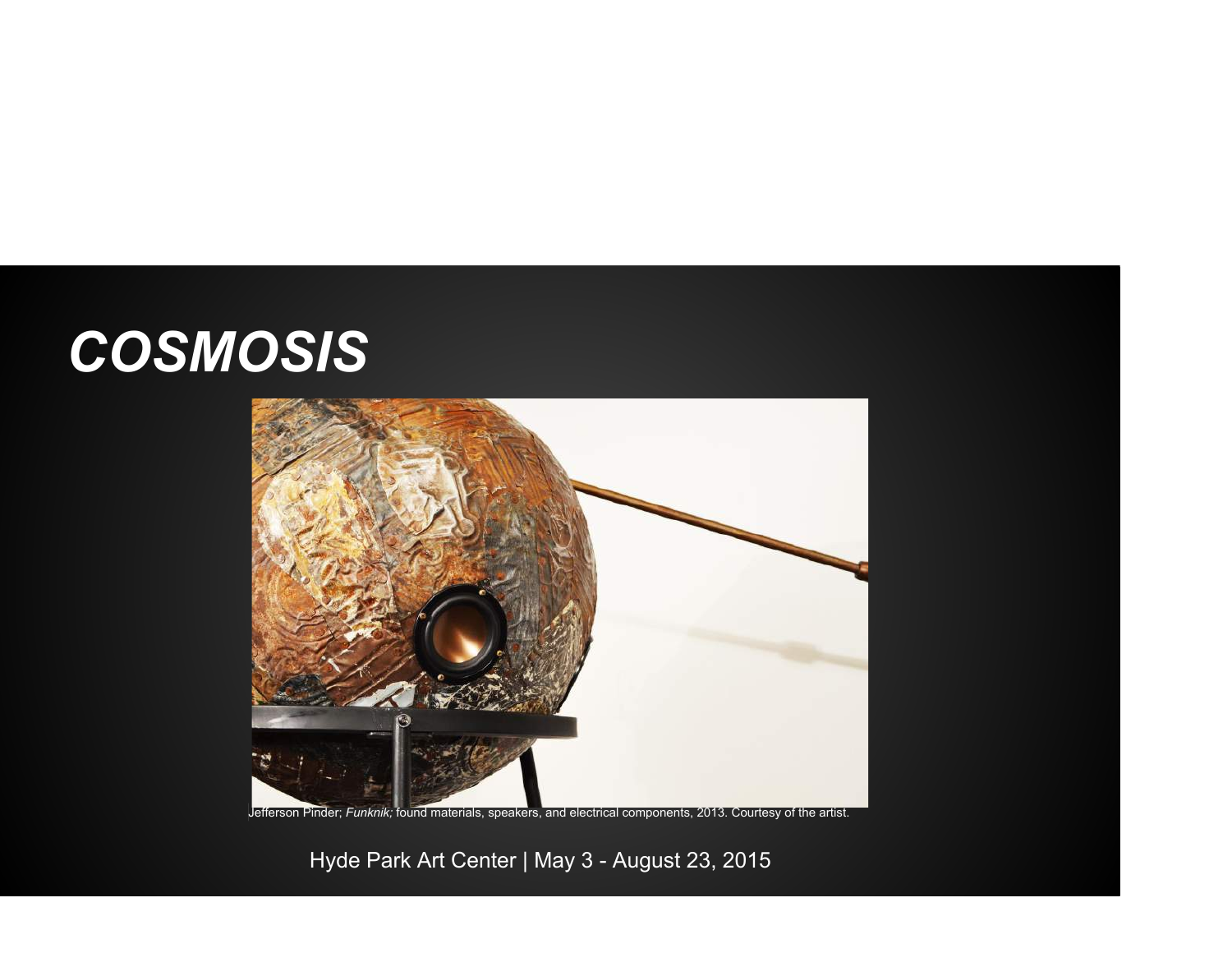# **Summary**

During the 2014-2015 academic year, graduate students from the departments of Art Administration and Policy and Art History, Theory, and Criticism at the School of the Art Institute of Chicago collaborated with curator Steven Bridges to produce the exhibition, Cosmosis. Lydia Gordon, Matt Mehlan, Emily Owen, Grace Sheehan and Gabe Wilson conducted all artist and curator interviews; programmed panel discussions and the opening day celebration; workshopped the exhibition design; and created the Cosmosis website/living archive. Infused with a passion for exhibition management and creative practices, the team was excited to play an active role in the investigations between art and science here in Chicago.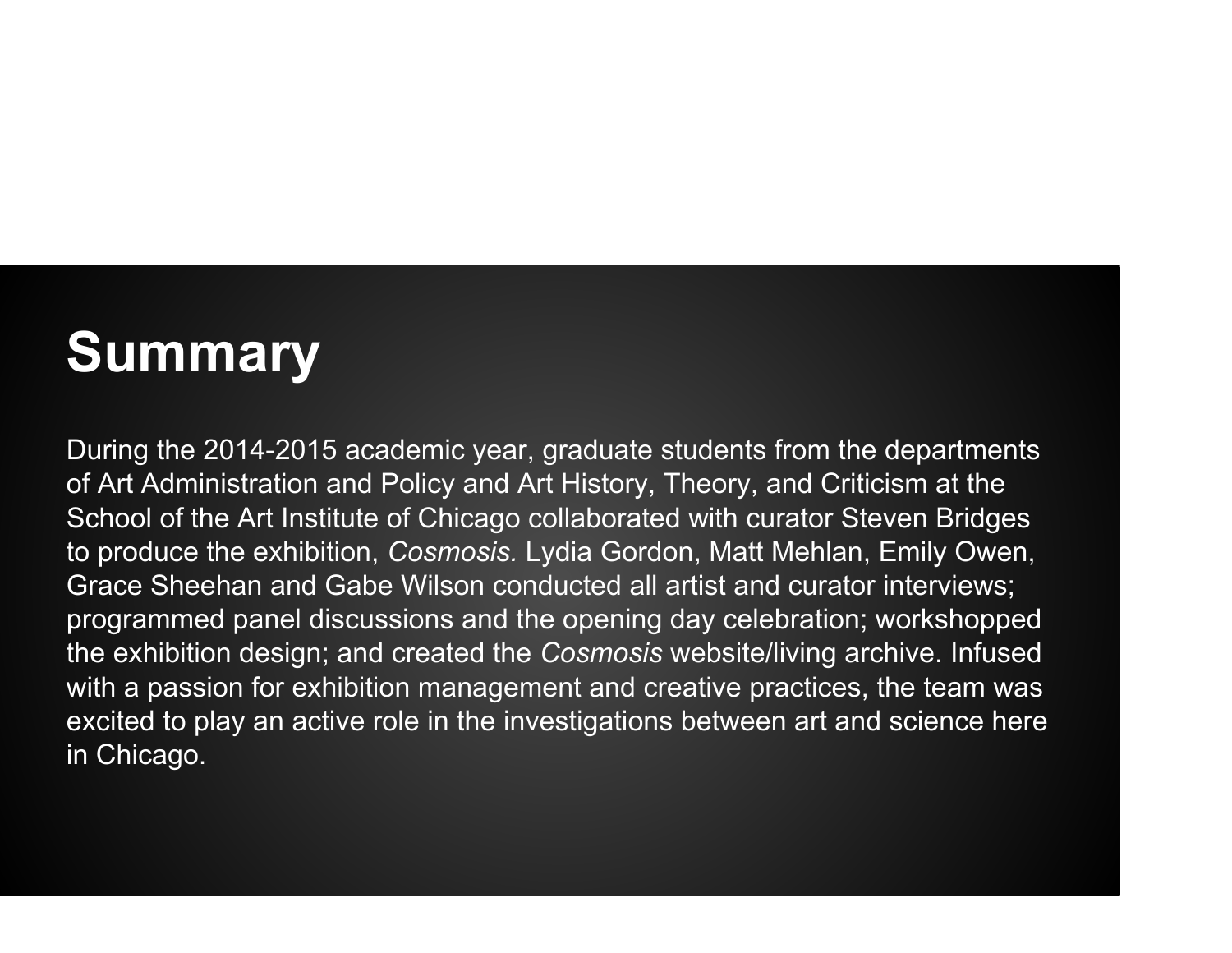## Today's Presentation

- Process & Methodology
- Artist Interviews
- Website
- Panel Discussions
- **Exhibition Design**
- Opening Programming
- Conclusion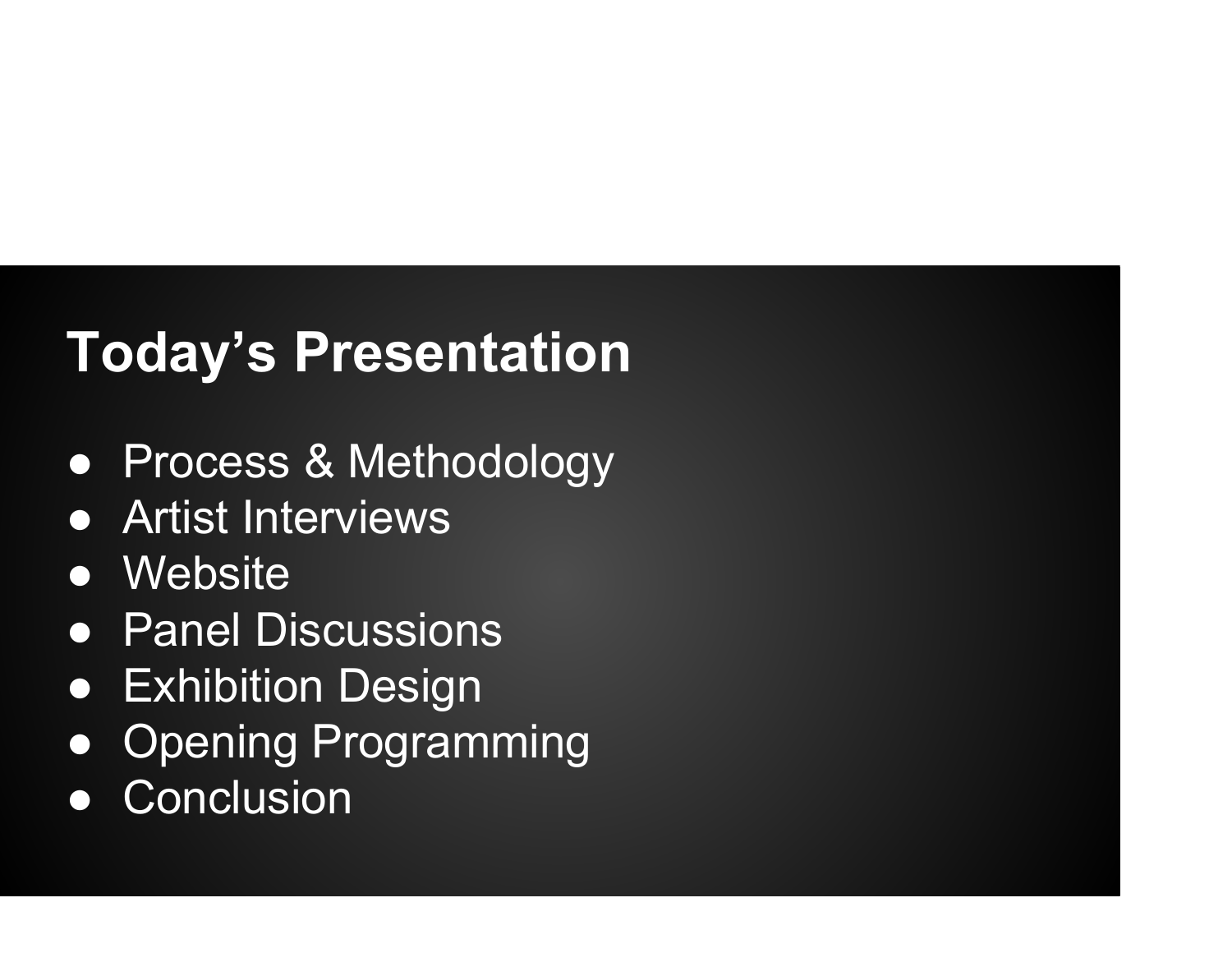#### Process and Methods

#### • A new semester

- smaller team and new dynamic
- learnings from first semester

#### ● Project crossover encouraged

- Team members invested in every aspect of the show
- Spring Semester Workflow
	- Increased accountability + defined ownership
	- Client able to check progress on his own schedule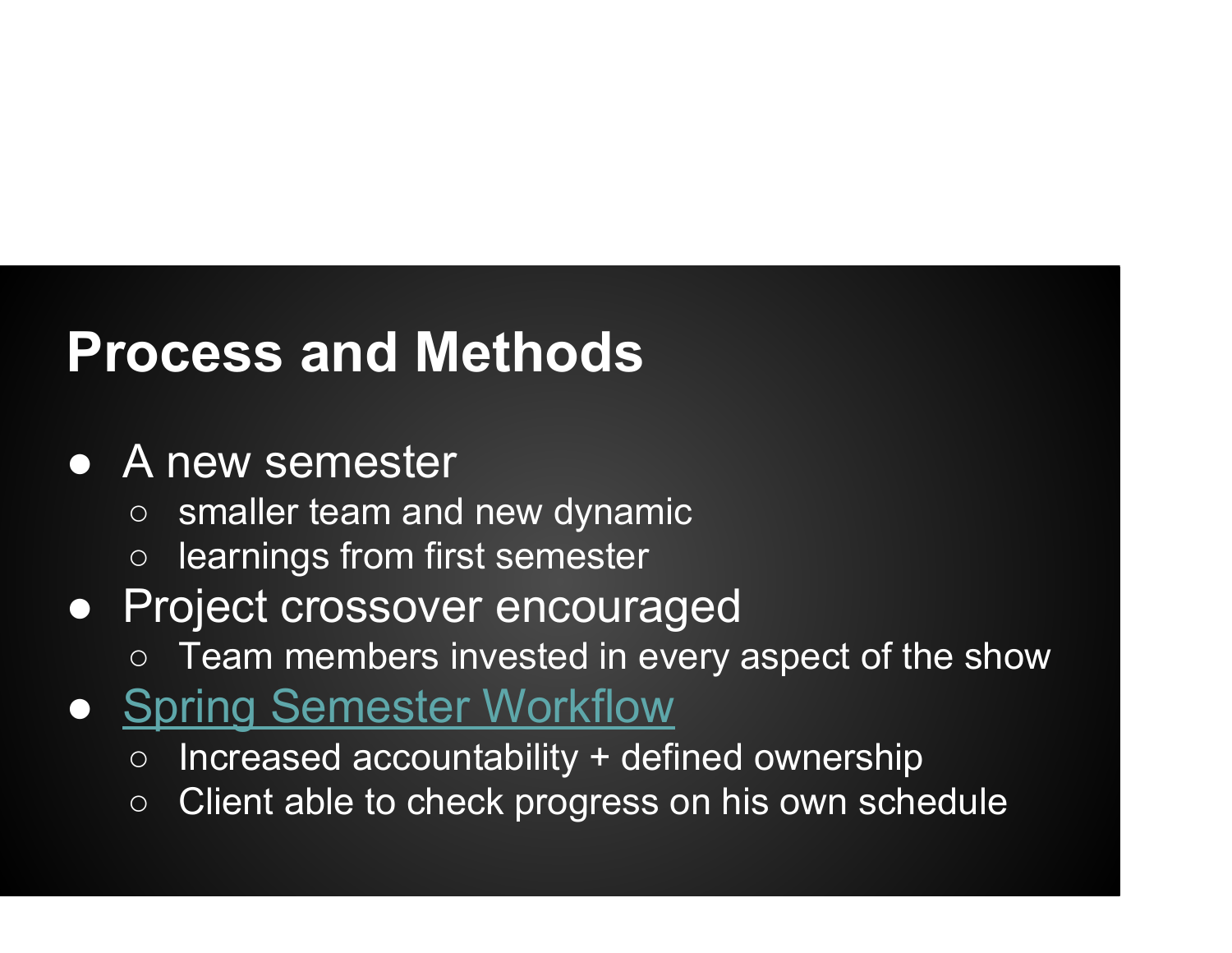PROTO-TYPED: "No Budget Film-**Making** Crew"

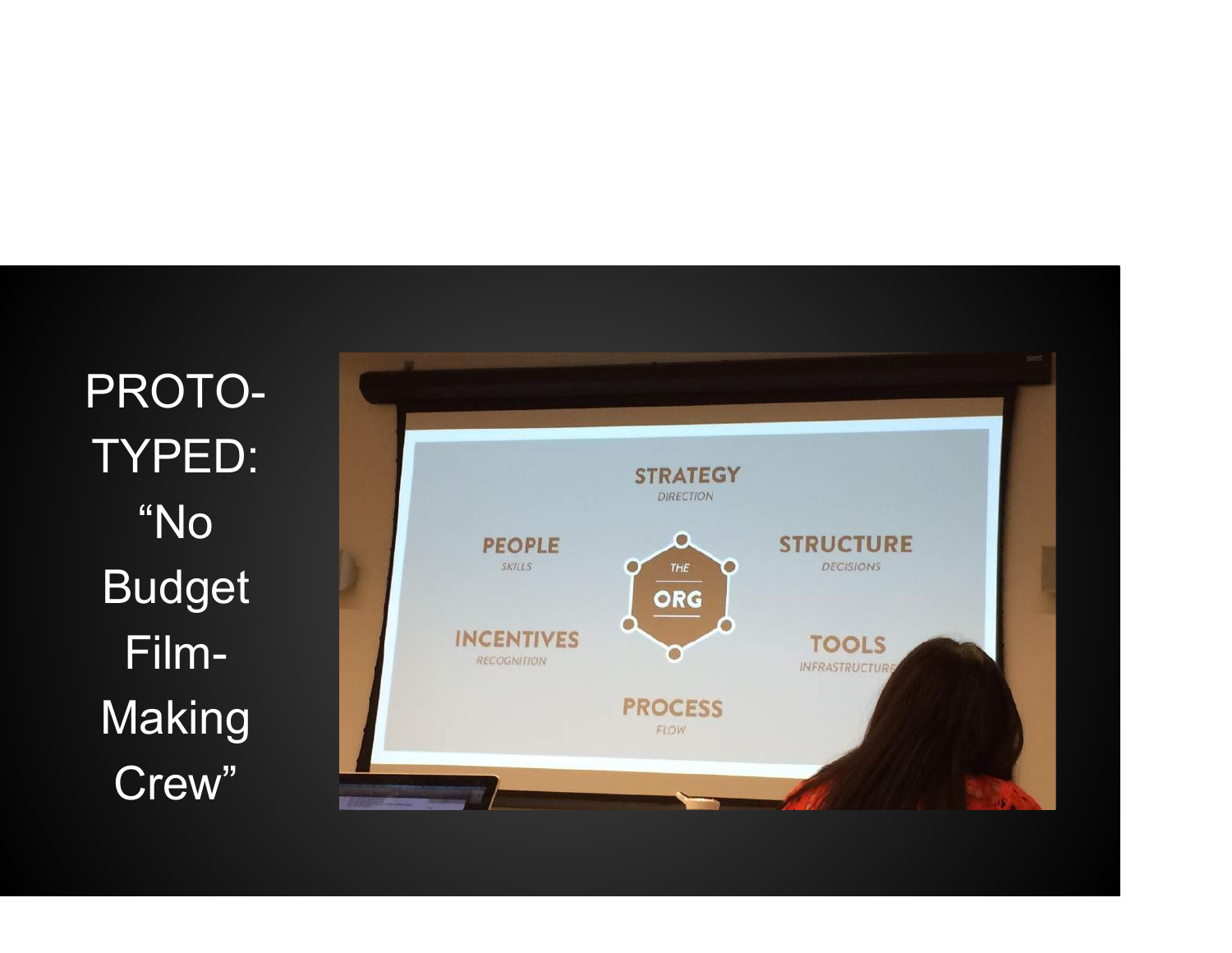## Artist Interviews

- **•** improvisation
- showcasing the artists' creative and conceptual processes
- agency through storyboard process
- activate work outside of the gallery
- adaptive capacity



**Exhibiting Artists** Daniel Baird Sarah + Joseph Belknap Erica Bohm Jeremy Borlen Dana Carter Joseph G. Cruz Carrie Gundersdorf Jason Lazarus New Catalogue Trevor Paglen Jefferson Pinder Nicholas Sagan Erin Washington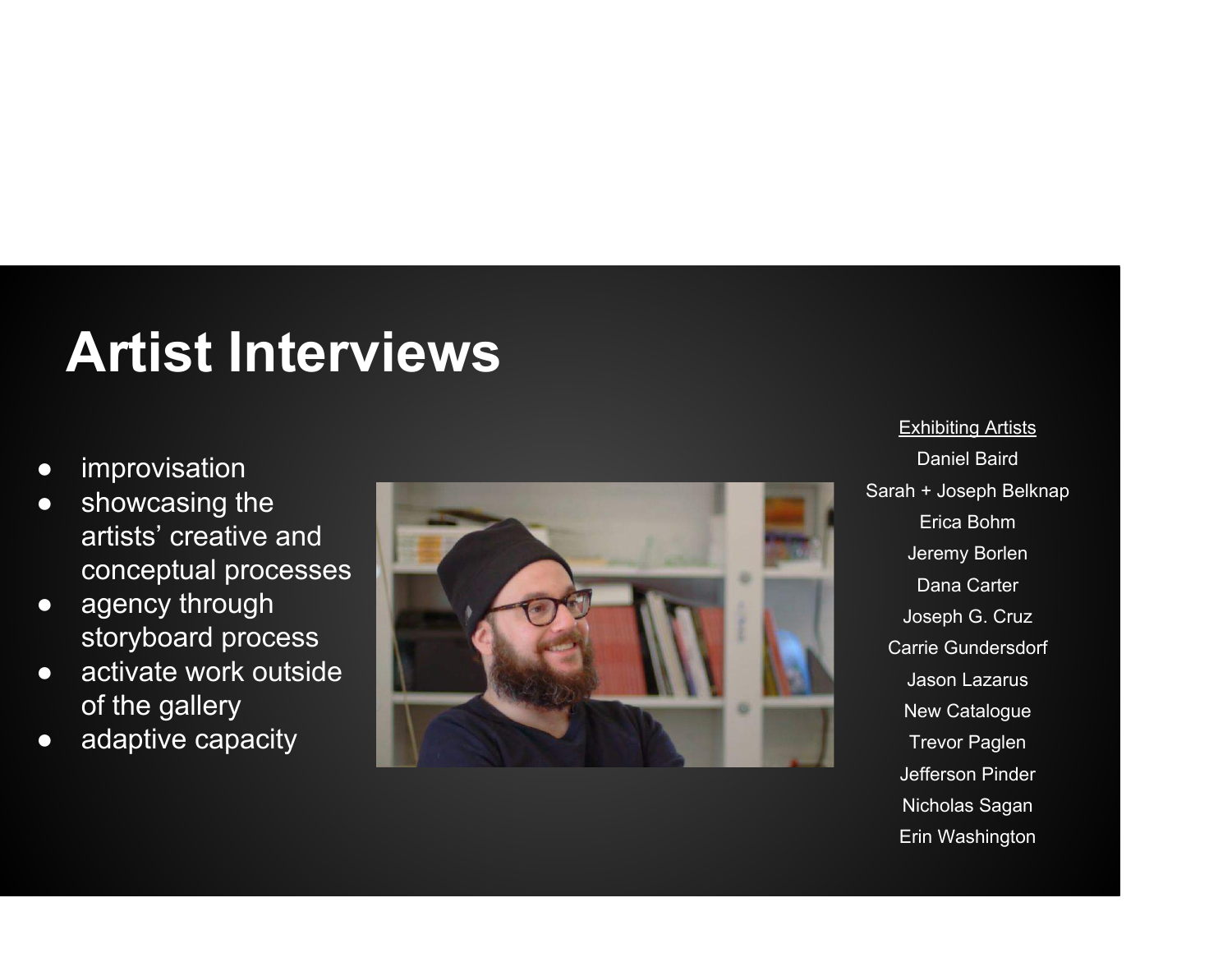## Website as Living Archive

Development & Platform **Stakeholders** 



#### Content Form





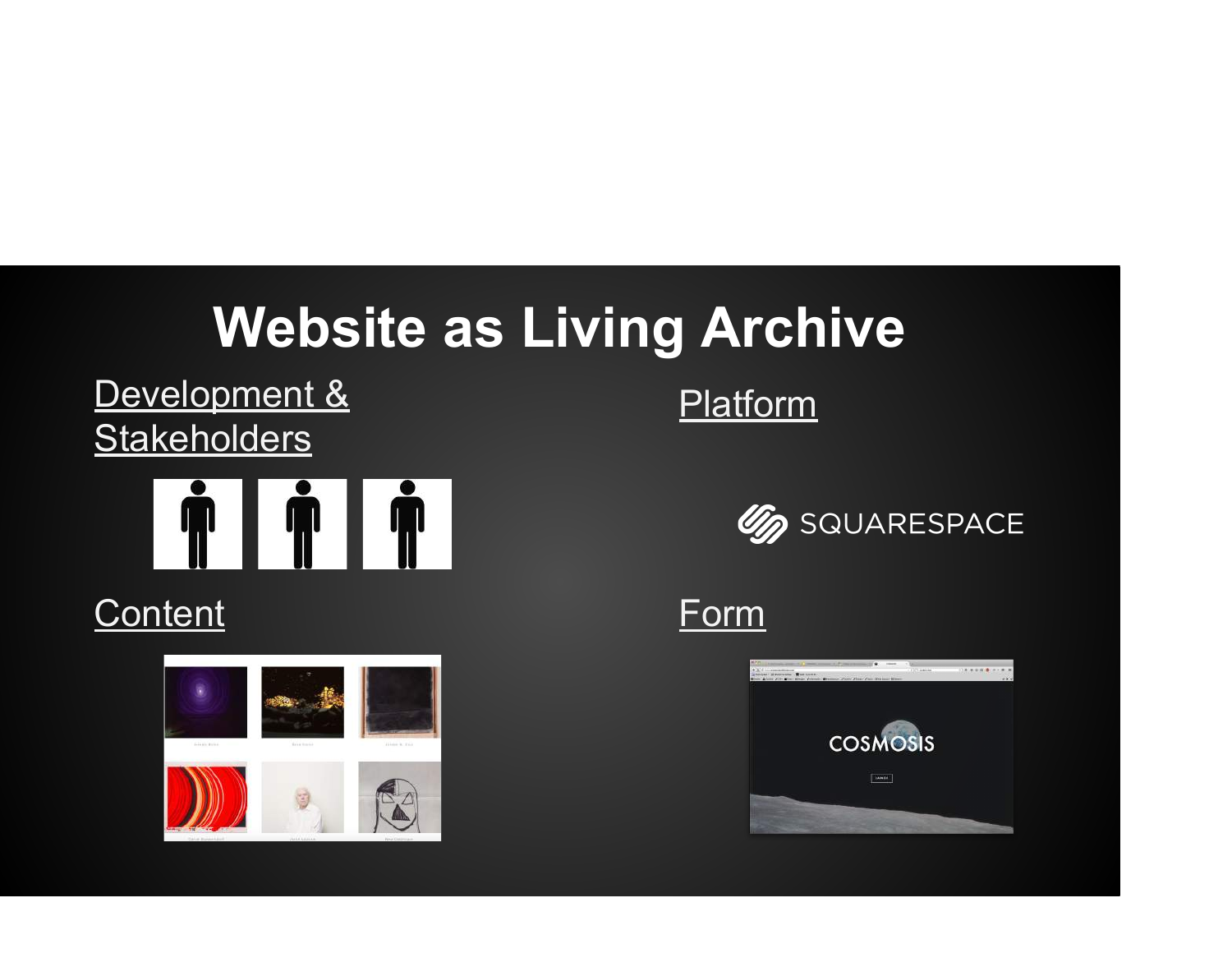#### Panel Discussions





Juan Collar and Jeremy Bolen

Jacob Bean and Sarah & Joseph Belknap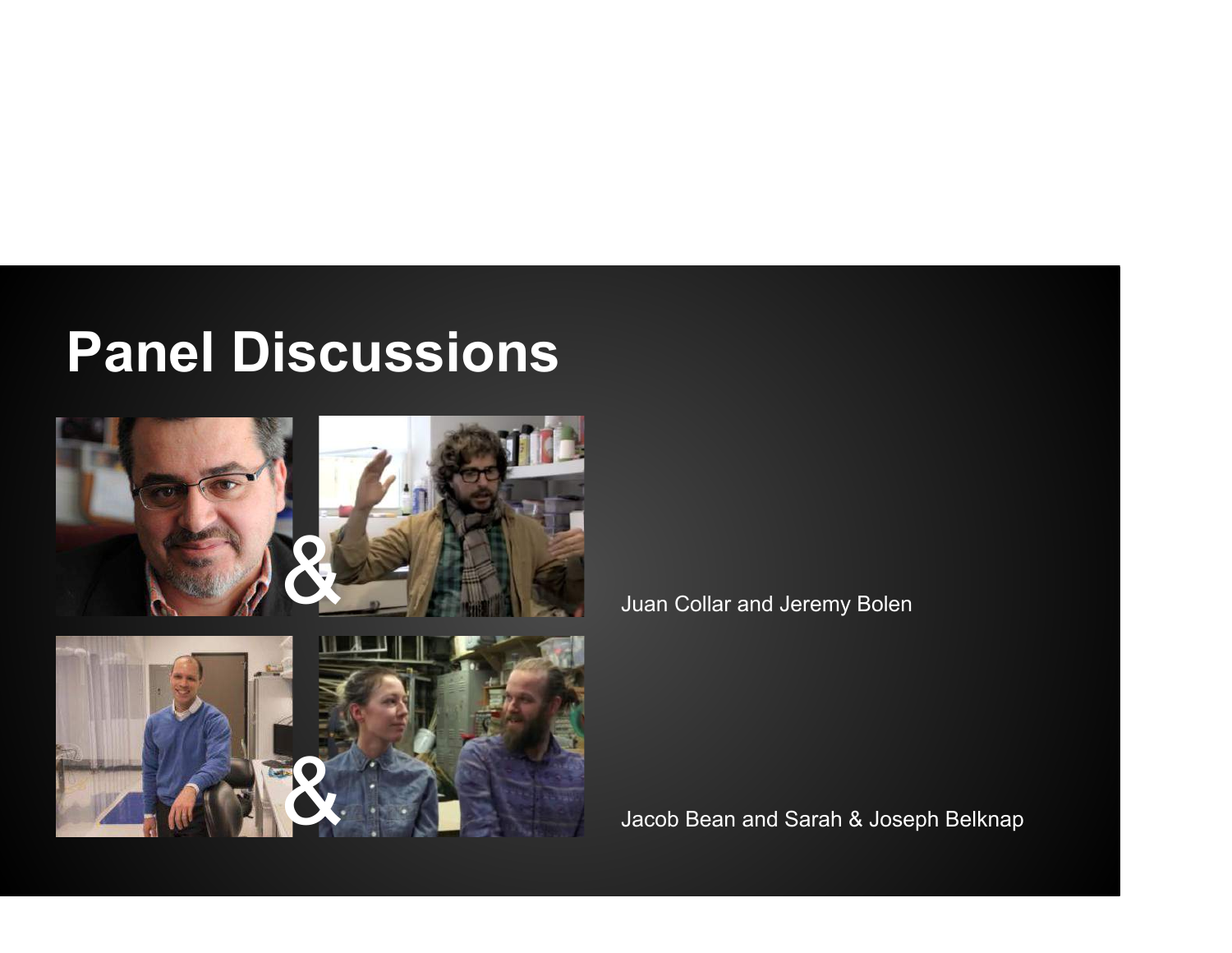# Exhibition Design



Panorama Photo Credit: Nicholas Sagan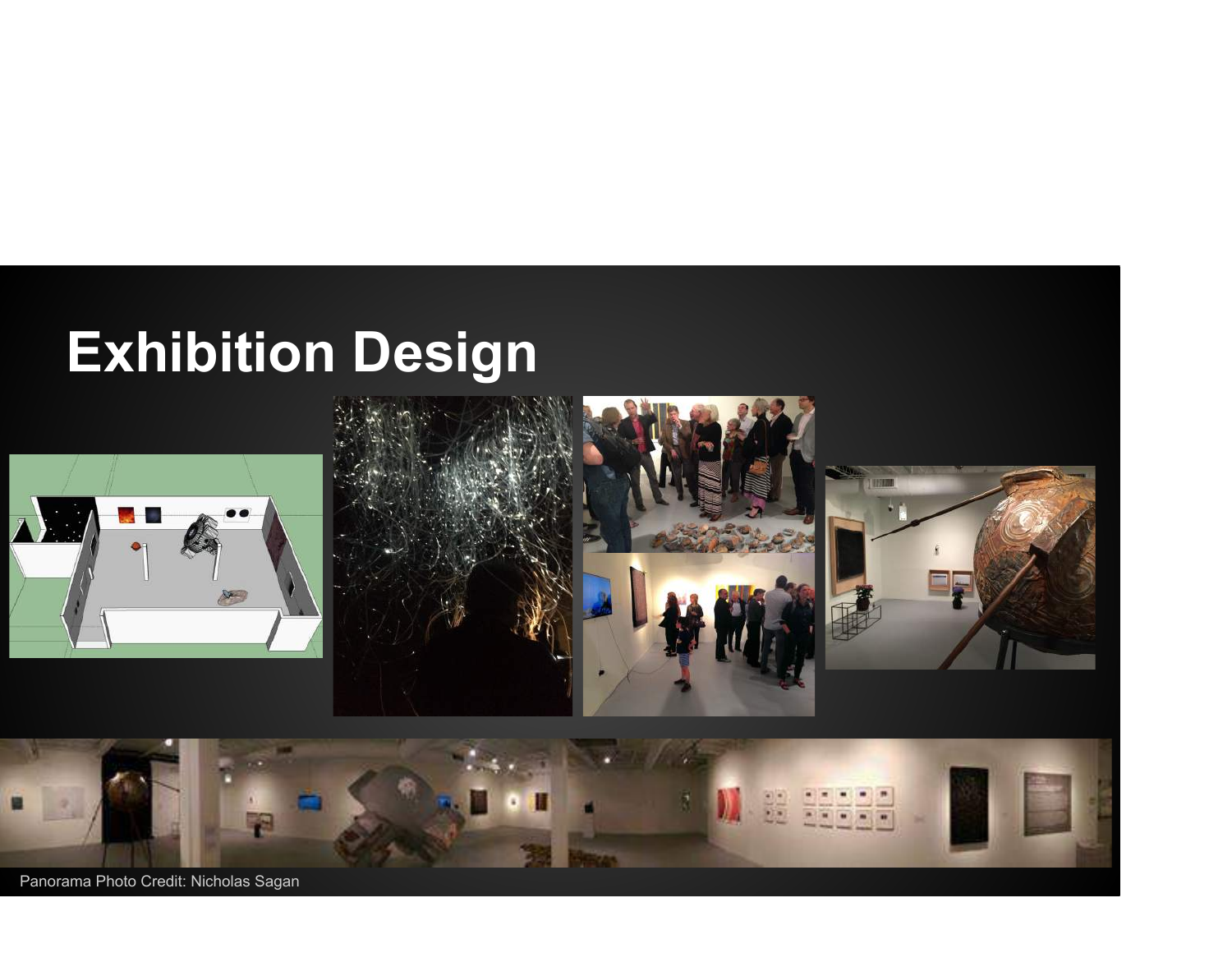#### Opening Programming





- DJ: John Corbett - Live Performance by Douglas Ewart
- Donated refreshments